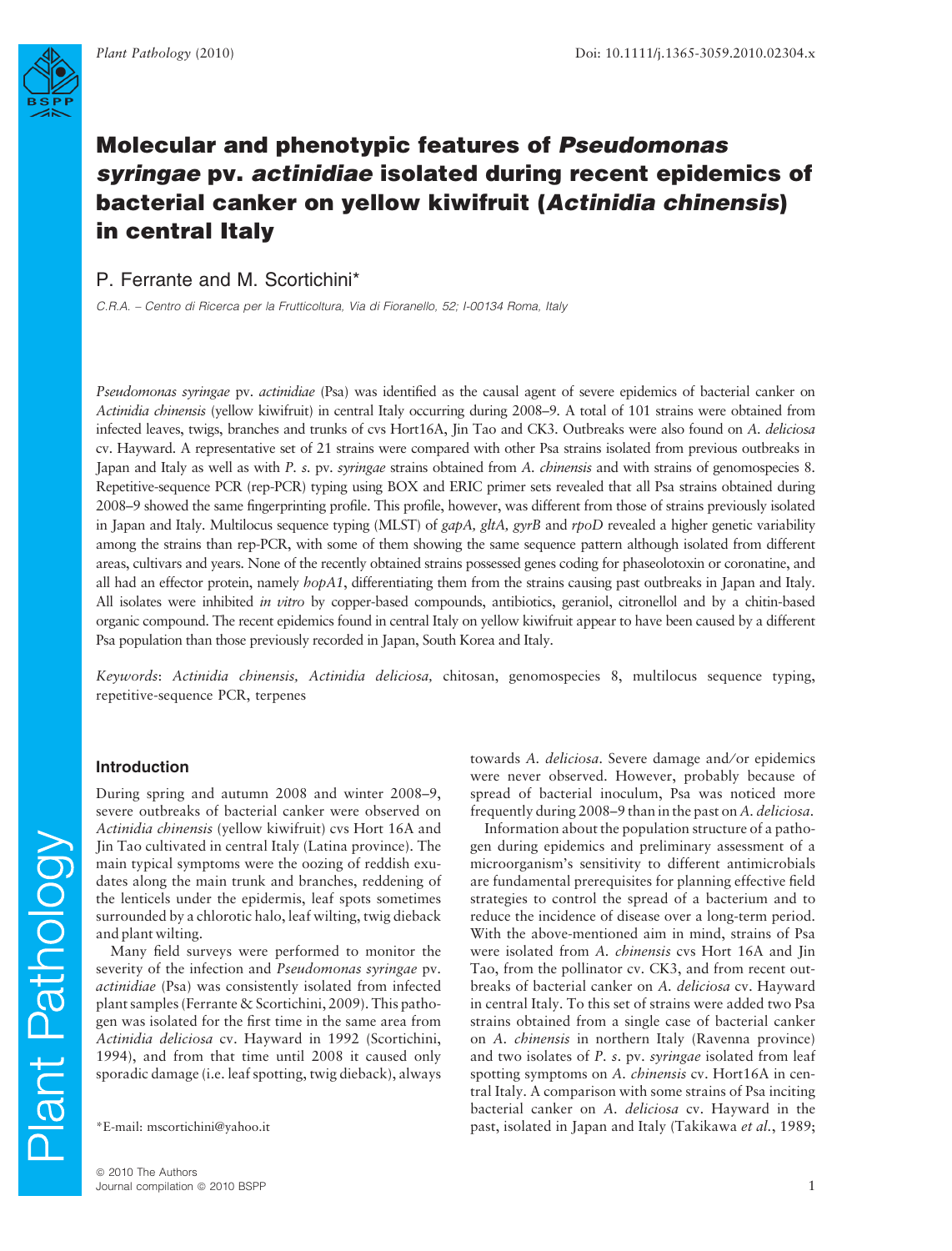Scortichini, 1994), was also performed. Since it has been shown that Psa belongs to genomospecies 8, sensu Gardan et al. (1999), together with Pseudomonas avellanae and P. s. pv. theae (Scortichini et al., 2002), representative strains of this genomospecies were also included for comparative purposes.

This paper reports on the molecular characterization and strain relationships of Psa cultures obtained using repetitive-sequence PCR performed with BOX and ERIC primer sets and multilocus sequence typing (MLST). The pathogen was also assessed for the occurrence of genes involved in toxin production (i.e. phaseolotoxin and coronatine) and synthesis of effector proteins. Finally, the in vitro sensitivity of the bacterium towards copper-based and organic compounds, as well as to antibiotics and terpenes, was tested.

### Materials and methods

## Isolation and bacterial strains

During 2008 and 2009, diseased leaf, twig, branch and trunk samples of A. chinensis cvs Hort16A, Jin Tao and CK3, and A. deliciosa cv. Hayward were processed to identify the causal agent of bacterial canker epidemics in central Italy. Bacteria were identified by following techniques already described and applied (Scortichini et al., 2002, 2003; Ferrante & Scortichini, 2009). A total of 101 isolated strains of Psa and two of P. s. pv. syringae were obtained. Subsequently a subset of 21 representative Psa strains was chosen for assessing and comparing their molecular and phenotypic features. They were selected in order to test samples obtained from all cultivars, different orchards, different plant organs and from the 2 years of epidemics. Also included in the study were two Psa strains obtained from a single case of bacterial canker on A. chinensis in northern Italy (Ravenna province) in 2009, three Psa strains from Japan representing the first epidemic of bacterial canker that occurred in 1984 on A. deliciosa cv. Hayward (Takikawa et al., 1989) and two Psa strains isolated in Italy in 1992 (Latina province) from A. deliciosa cv. Hayward (Scortichini, 1994). The list of strains used is reported in Table 1. All the strains were cultured on nutrient agar (Oxoid) supplemented with 5% sucrose (NSA), and incubated at 25–27°C.

#### Repetitive-sequence PCR

Strains of Psa obtained from A. chinensis and A. deliciosa during 2008–9 were compared with other Psa strains previously isolated in Japan and Italy from A. deliciosa by means of repetitive-sequence PCR (rep-PCR) typing using BOXA1R and ERIC primer sets (Table 2). In addition, they were also compared using rep-PCR with representative strains of genomospecies 8, namely P. avellanae and P. s. pv. theae, as well as with two P. s. pv. syringae strains isolated from A. chinensis in 2009 (Table 1). From each strain 50 ng genomic DNA were extracted by alkaline lysis for use as template. Briefly, a loopful of pure

colonies were suspended into Eppendorf tubes containing sterile saline ( $0.85\%$  NaCl in distilled water) and mixed with a vortex. Subsequently, the tubes were centrifuged for 2 min at 10 000 g. Then, the pellet was suspended in 100 µL 0 $\cdot$ 05 M NaOH and heated at 95 $\degree$ C for 15 min. After a centrifugation of 2 min at 10 000  $g$ , the supernatant was used as DNA template or stored at –20°C. Thermal cycling was carried out according to the protocol of Louws et al. (1994) in a Bio-Rad MJ Mini thermal cycler. PCR amplification was performed in triplicate. Products of PCR were separated by gel electrophoresis on  $2.5\%$ agarose (Invitrogen) and photographed using a Bio-Rad Gel Logic 100 transilluminator.

#### Multilocus sequence typing

Multilocus sequence typing (MLST) was performed like rep-PCR in order to reveal the relationships among Psa strains. Gene fragments of gapA, gltA, gyrB and rpoD coding for glyceraldehyde-3-phosphate dehydrogenase, citrate synthase, DNA gyrase B and sigma factor 70, respectively, were amplified from genomic DNA of Psa and P. s. pv.syringae strains listed in Table 1. DNA was extracted using the alkaline lysis method described above. Gene fragments were amplified and sequenced with primers described by Sarkar & Guttman (2004) (Table 2). All PCR reactions were performed in a Bio-Rad MJ Mini thermal cycler. The annealing temperatures used for *gapA, gltA, gyrB* and *rpoD* were 54, 72, 62 and 76°C, respectively. All the PCR products were sent to Primm for sequencing. All ambiguous and terminal sequences were trimmed before data analysis. A neighbour-joining dendrogram was built with the concatenated data of the four housekeeping genes using SPLITSTREE4 software (Huson & Bryant, 2006) to infer the genetic relationships between the Psa strains. The two P. s. pv. syringae strains from A. chinensis were used as outgroups.

## Detection of effector genes

The presence of 12 effector genes in Psa and  $P$ . s. pv. syringae strains (Table 1) was evaluated by PCR using primers listed in Table 2. The effector primers were designed using the PRIMER3 program based on the sequences of P. s. pv. tomato DC3000 and P. s. pv. phaseolicola 1448A effector genes, and available at the Pseudomonas-PlantInteraction website (http://www.pseudomonassyringae.org). For  $hrpK1$ ,  $hopAF1$  and  $hopAN1$ effectors, the primers described by Ferrante et al. (2009) were used. PCR was carried out in a total volume of  $25$  µL containing  $1 \times$  PCR buffer (10 mm Tris–HCl, 50 mm KCl, 0.1% TritonX-100 pH 9); 50 pmol each primer; 1.25 U GoTaq® DNA Polymerase (Promega); dNTPs at 0.2 mm each (Promega); 2 mm MgCl<sub>2</sub>; and  $1 \mu$ L of 50 ng DNA extracted using the alkaline lysis method described above. All PCR reactions were performed in a Bio-Rad MJ Mini thermal cycler with the following cycling conditions: denaturation at  $95^{\circ}$ C for 5 min; 35 cycles of 30 s of annealing at  $58^{\circ}$ C and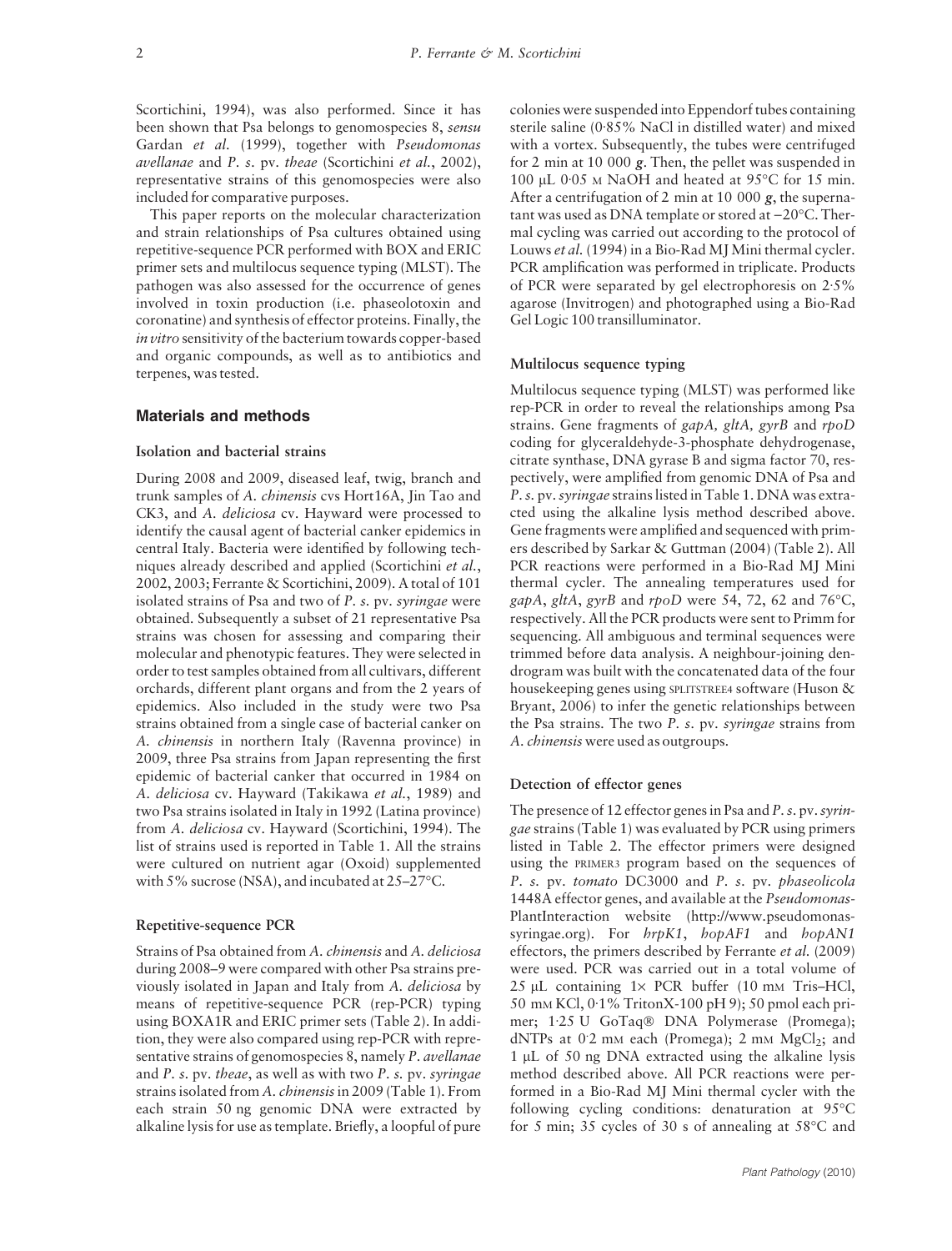| Species/pathovar           | Strain name <sup>a</sup>  | Country       | Year of isolation | Host plant-cultivar         |
|----------------------------|---------------------------|---------------|-------------------|-----------------------------|
| P. syringae pv. actinidiae | <b>CRA-FRU 10.22</b>      | Italy-Latina  | 2008              | Actinidia chinensis-Hort16A |
| P. syringae pv. actinidiae | <b>CRA-FRU 10.26</b>      | Italy-Latina  | 2008              | A. chinensis-Hort16A        |
| P. syringae pv. actinidiae | CRA-FRU 8.52              | Italy-Latina  | 2008              | A. chinensis-CK3            |
| P. syringae pv. actinidiae | CRA-FRU 8.43              | Italy-Latina  | 2008              | A. chinensis-Hort16A        |
| P. syringae pv. actinidiae | CRA-FRU 8.51              | Italy-Latina  | 2008              | A. chinensis-Hort16A        |
| P. syringae pv. actinidiae | CRA-FRU 8.57              | Italy-Latina  | 2009              | A. chinensis-Hort16A        |
| P. syringae pv. actinidiae | CRA-FRU 10.6              | Italy-Latina  | 2009              | A. chinensis-Hort16A        |
| P. syringae pv. actinidiae | CRA-FRU 10.10             | Italy-Latina  | 2009              | A. chinensis-Hort16A        |
| P. syringae pv. actinidiae | CRA-FRU 10.28             | Italy-Latina  | 2009              | A. chinensis-Hort16A        |
| P. syringae pv. actinidiae | 4252 A.1                  | Italy-Ravenna | 2009              | A. chinensis                |
| P. syringae pv. actinidiae | <b>CRA-FRU 10.25</b>      | Italy-Latina  | 2009              | A. chinensis-Hort16A        |
| P. syringae pv. actinidiae | 4649.1                    | Italy-Ravenna | 2009              | A. chinensis                |
| P. syringae pv. actinidiae | CRA-FRU 1.2               | Italy-Latina  | 2009              | A. chinensis-CK3            |
| P. syringae pv. actinidiae | CRA-FRU 3.1               | Italy-Latina  | 2009              | A. chinensis-Hort16A        |
| P. syringae pv. actinidiae | CRA-FRU 10.5              | Italy-Latina  | 2009              | A. chinensis-Hort16A        |
| P. syringae pv. actinidiae | <b>CRA-FRU 10.14</b>      | Italy-Latina  | 2009              | A. chinensis-Jin Tao        |
| P. syringae pv. actinidiae | <b>CRA-FRU 10.15</b>      | Italy-Latina  | 2009              | A. chinensis-Jin Tao        |
| P. syringae pv. actinidiae | CRA-FRU 10.16             | Italy-Latina  | 2009              | A. chinensis-Jin Tao        |
| P. syringae pv. actinidiae | CRA-FRU 10.24             | Italy-Latina  | 2009              | A. deliciosa-Hayward        |
| P. syringae pv. actinidiae | CRA-FRU 5.1               | Italy-Latina  | 2009              | A. deliciosa-Hayward        |
| P. syringae pv. actinidiae | CRA-FRU 8.69              | Italy-Latina  | 2009              | A. deliciosa-Hayward        |
| P. syringae pv. actinidiae | CRA-FRU 8.75              | Italy-Latina  | 2009              | A. deliciosa-Hayward        |
| P. syringae pv. actinidiae | CRA-FRU 8.80              | Italy-Latina  | 2009              | A. deliciosa-Hayward        |
| P. syringae pv. actinidiae | NCPPB 3871                | Italy         | 1994              | A. deliciosa-Hayward        |
| P. syringae pv. actinidiae | NCPPB 3873                | Italy         | 1994              | A. deliciosa-Hayward        |
| P. syringae pv. actinidiae | $KW11T$ = NCPPB 3739      | Japan         | 1984              | A. deliciosa-Hayward        |
| P. syringae pv. actinidiae | <b>KW31</b>               | Japan         | 1984              | A. deliciosa-Hayward        |
| P. syringae pv. actinidiae | KW30 = NCPPB 3740         | Japan         | 1984              | A. deliciosa-Hayward        |
| P. avellanae               | BPIC 631 <sup>T</sup>     | Greece        | 1986              | Corylus avellanae           |
| P. avellanae               | CRA-FRU PA111             | Italy         | 2006              | C. avellanae                |
| P. syringae pv. theae      | SUPP <sub>68</sub>        | Japan         | 1983              | Thea sinensis               |
| P. syringae pv. theae      | NCPPB $2598$ <sup>T</sup> | Japan         | 1970              | T. sinensis                 |
| P. syringae pv. syringae   | <b>CRA-FRU 10.31</b>      | Italy         | 2009              | A. chinensis                |
| P. syringae pv. syringae   | <b>CRA-FRU 10.32</b>      | Italy         | 2009              | A. chinensis                |

| Table 1 List of Pseudomonas strains used in this study |
|--------------------------------------------------------|
|--------------------------------------------------------|

<sup>T</sup>: type-strain.

a CRA-FRU: Culture Collection of C.R.A.-Centro di Ricerca per la Frutticoltura, Roma, Italy. BPIC: Benaki Phytopathological Institute Collection, Kiphissia-Athens, Greece. KW and SUPP: Culture Collection of the Shizuoka University, Japan. NCPPB: National Collection of Plant Pathogenic Bacteria, Fera, York, UK.

extension at 72°C for 1 min; and 5 min of final extension at 72°C. Annealing temperatures of 64°C for *hrpK1* and *hopAF1* and 68°C for *hopAN1* amplification were used. Amplification products were separated in 1% agarose gels in Tris-acetate-EDTA (TAE) buffer 0.5x, and visualized by a Bio-Rad Gel Logic 100 UV transilluminator. Presence ⁄ absence of a band of the expected size was taken as indication of the presence or absence of the gene in the genome of the tested strain. Pseudomonas syringae pv. tomato DC3000 and P. s. pv. phaseolicola 1448A were used as positive controls.

### Detection of phytotoxins

The presence of the *cfl* gene coding for coronatine and of fragments of the tox-argK gene cluster coding for phaseolotoxin was checked by PCR amplification in all the Psa cultures obtained in this study The PCR reactions were performed as described in the referential papers (Prosen

et al., 1993; Bereswill et al., 1994; dos Marques et al., 2000; Sawada et al., 2002). All the primers used are listed in Table 2. The separation of PCR products and gel visualization were performed as described above. Pseudomonas syringae pv. tomato DC3000 and P. s. pv. phaseolicola 1448A, as well as Psa KW11 isolated in Japan in 1984 and NCPPB 3871 isolated in Italy in 1992, were used as positive controls. Presence/absence of a band of the expected size was taken as indication of the presence or absence of the gene in the genome of the tested strain.

## Sensitivity to copper-based and organic compounds

The in vitro sensitivity of Psa towards copper-based and organic compounds was checked towards all 101 strains. For each strain, a loopful of a 24-h-old single colony grown onto NSA was suspended in sterile saline  $(0.85\%$  NaCl in distilled water) to a concentration,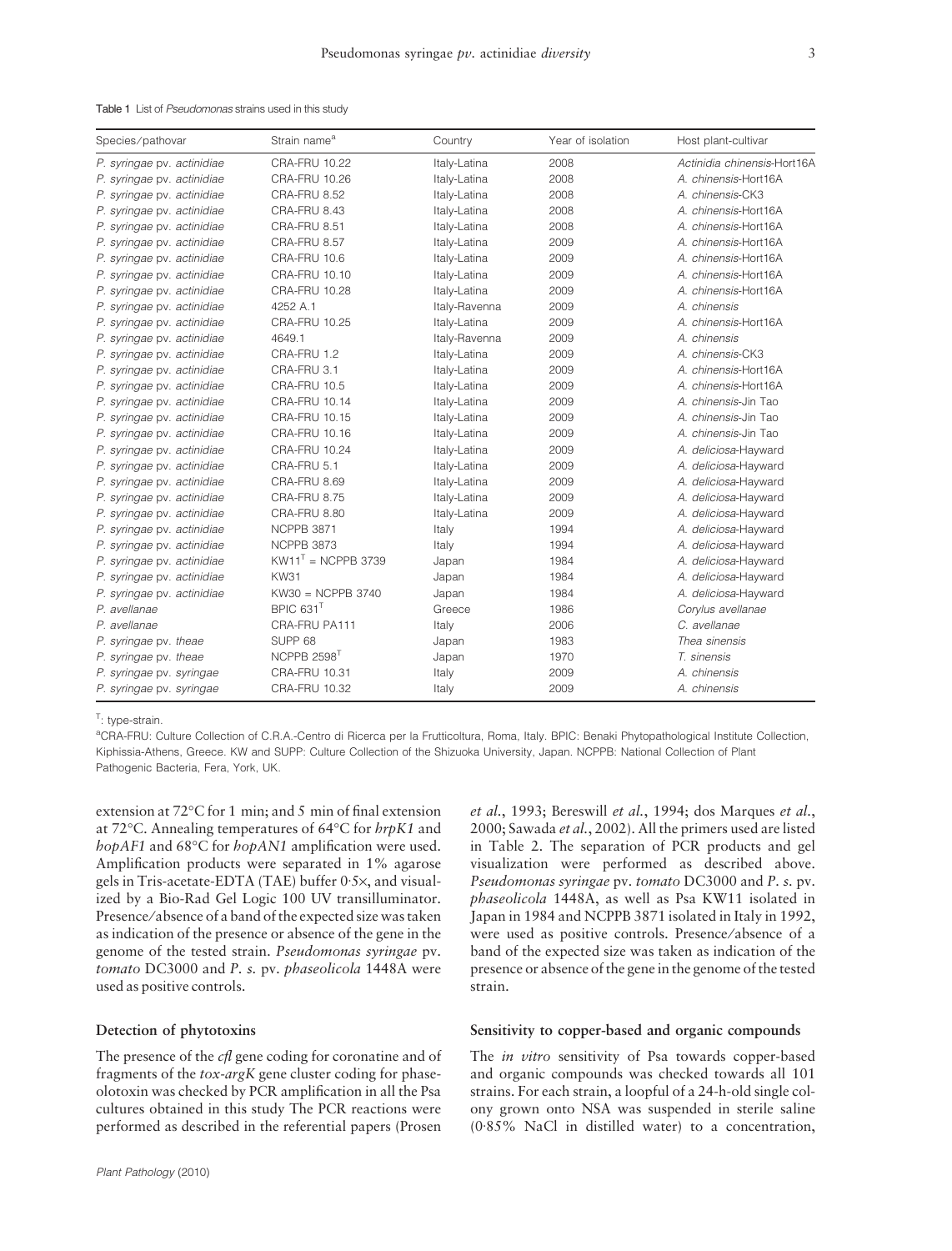#### Table 2 Tests and list of primers used in this study

| Test                     | Primer name       | Primer sequence                 | Reference                  |
|--------------------------|-------------------|---------------------------------|----------------------------|
| Effector genes detection | avrPto-F          | 5'-GAACTCCCCAGACCGAGTTA-3'      | This study                 |
|                          | avrPto-R          | 5'-CCAGTGTTCTTTGCGTATGTG-3'     |                            |
|                          | avrD1-F           | 5'-CGATGGTTTCAAACATGTGG-3'      |                            |
|                          | avrD1-R           | 5'-TGTGCGTGACTGACAAGTGA-3'      |                            |
|                          | avrAE1-F          | 5'-GGAAGCATCATTCAGCCAAC-3'      |                            |
|                          | avrAE1-R          | 5'-GACTGTCAGGTGACCGGAAT-3'      |                            |
|                          | hopA1-F           | 5'-CGGCAAGAGGTACGAGATTC-3'      |                            |
|                          | hopA1-R           | 5'-TTCAATGCCTTTAGCGTGTG-3'      |                            |
|                          | hopB1-F           | 5'-AGGCTATTATCCGCCAACCT-3'      |                            |
|                          | hopB1-R           | 5'-TCTTGCAACAGGATGCTCAC-3'      |                            |
|                          | hopC1-F           | 5'-TCTGGACACATCGGAAAACA-3'      |                            |
|                          | hopC1-R           | 5'-GGAAGGGTAGGCCTGAGTTC-3'      |                            |
|                          | hopD1-F           | 5'-GTTACTGAGCTCGCCAGACC-3'      |                            |
|                          | hopD1-R           | 5'-TGGTGGCTACATGCAACAAT-3'      |                            |
|                          | hopF2-F           | 5'-GGTAATATTTGCGGCACCTC-3'      |                            |
|                          | hopF2-R           | 5'-AATCTCCCAGTCGCATTTTG-3'      |                            |
|                          | hopG1-F           | 5'-TAATGCCTCGCCTAAGATGG-3'      |                            |
|                          | hopG1-R           | 5'-AGCTCACCTTTCAGGCACAT-3'      |                            |
| Effector genes detection | hopAN1-F          | 5'-GCGCACCGTGCAGAGCAT-3'        | Ferrante et al., (2009)    |
|                          | hopAN1-R          | 5'-GTCAGCGGGTGGTTCTGC-3'        |                            |
|                          | hopAF1-F          | 5'-CAAGCAGAAAGACGGCATC-3'       |                            |
|                          | hopAF1-R          | 5'-GCACACGCGACAGCAATG-3'        |                            |
|                          | hrpK1-F           | 5'-GACARTGCCGACAAGGACK-3'       |                            |
|                          | hrpK1-R           | 5'-ATCKGCGGTTTGCAGAGACT-3'      |                            |
| rep-PCR                  | BOXA1R            | 5'-CTACGGCAAGGCGACGCTGACG-3'    | Louws et al., (1994)       |
|                          | ERIC1R            | 5'-ATGTAAGCTCCTGGGGATTCAC-3'    |                            |
|                          | ERIC <sub>2</sub> | 5'-AAGTAAGTGACTGGGGTGAGCG-3'    |                            |
| <b>MLST</b>              | GapA-F            | 5'-CGCCATYCGCAACCCG-3'          | Sarkar & Guttman, (2004)   |
|                          | GapA-R            | 5'-CCCAYTCGTTGTCGTACCA-3'       |                            |
|                          | GyrB-F            | 5'-MGGCGGYAAGTTCGATGACAAYTC-3'  |                            |
|                          | GyrB-R            | 5'-TRATBKCAGTCARACCTTCRCGSGC-3' |                            |
|                          | GItA-F            | 5'-AGTTGATCATCGAGGGCGCWGCC-3'   |                            |
|                          | GItA-R            | 5'-TGATCGGTTTGATCTCGCACGG-3'    |                            |
|                          | RpoD-F            | 5'-AAGGCGARATCGAAATCGCCAAGCG-3' |                            |
|                          | RpoD-R            | 5'-GGAACWKGCGCAGGAGTCGGCACG-3'  |                            |
| Phaseolotoxin detection  | PHA <sub>19</sub> | 5'-CGTCTGTAACCAGTTGATCC-3'      | dos Marques et al., (2000) |
|                          | PHA95             | 5'-GAATCCTTGAATGCGAAGGC-3'      | Prosen et al., (1993)      |
|                          | HM <sub>6</sub>   | 5'-CGTGTCCGTGGATAAAAGC-3'       | Sawada et al., (2002)      |
|                          | <b>HM13</b>       | 5'-GTTGAATTTCACTACCCG-3'        |                            |
|                          | OCTF-03           | 5'-GACCGTCAAGGAAGAATTCGGGCGC-3' |                            |
|                          | <b>OCTR</b>       | 5'-CGACCTTGTTGACCTCCCG-3'       |                            |
| Coronatine detection     | <b>CFLF</b>       | 5'-GGCGCTCCCTCGCACTT-3'         | Bereswill et al., (1994)   |
|                          | <b>CFLR</b>       | 5'-GGTATTGGCGGGGGTGC-3'         |                            |

photometrically adjusted, of  $1-2 \times 10^6$  CFU mL<sup>-1</sup>. Subsequently, 10 µL of the bacterial suspension were spotted onto NSA medium amended with the following compounds tested at the dose recommended by the manufacturer and proven as effective for the control of diseases in open field conditions: copper oxychloride (25 or 32% Cu content) at 300 g  $hL^{-1}$ , copper oxychloride (35% Cu) at 200 g h L<sup>-1</sup>, copper hydroxide (7% Cu) at 80 mL hL<sup>-1</sup>, copper hydroxide (33% Cu) at 150 mg  $hL^{-1}$ , copper sulphate (5.5 or 20% Cu) at 200 mL  $hL^{-1}$ , Cu (7.6 or 15%) plus EDTA at  $150 \text{ g hL}^{-1}$ , chitin extract plus zinc  $(0.05\%)$  and boron  $(0.05\%)$ , grapefruit seed extract at

150 mL  $hL^{-1}$  and garlic extract at 150 mg  $hL^{-1}$ . The plates were incubated at  $25-27$ °C. The growth of the bacterial colonies was checked up to 5 days after spotting onto NSA medium. After this period, the complete absence of growth was taken as indicative of the bactericidal activity of the compound tested. The experiments were replicated twice.

### Sensitivity to antibiotics and terpenes

In order to verify the sensitivity to antibiotic and terpenes, the 101 Psa strains were also tested against kanamycin,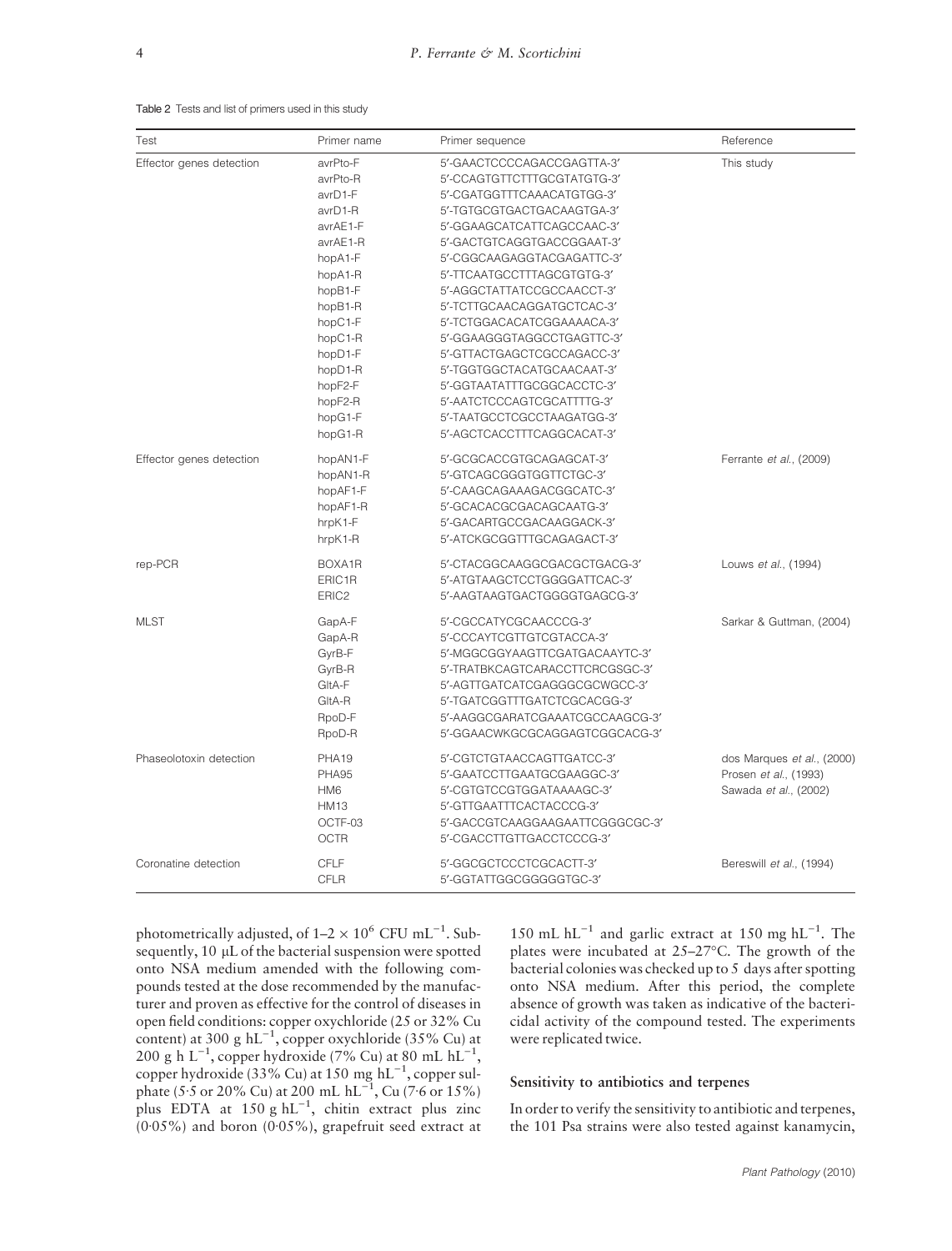gentamycin sulphate, ampicillin, tetracycline, streptomycin sulphate, geraniol and citronellol. To determine the minimum bactericidal concentration (MBC), the antibiotics were added to NSA medium at a concentration of 100, 50, 25 or 10 mg  $L^{-1}$ . Bacterial suspensions (10 µL at  $10^6$  CFU mL<sup>-1</sup> were spotted onto the medium. The plates were incubated for 72 h at 25–27°C. The complete inhibition of bacterial growth onto NSA medium was considered as evidence of antibiotic sensitivity. To check the inhibitory activity of terpenes and to determine the MBC, the procedures described by Scortichini & Rossi (1991) were followed. Briefly, geraniol and citronellol were added to 523 liquid medium at a concentration of 25, 50, 100, 150 or 200 mg  $L^{-1}$ . Dimethylsulphoxide was added to completely dissolve the terpenes in the liquid medium. Then, the Eppendorf tubes were inoculated with 200 µL of  $1-2 \times 10^7$  CFU mL<sup>-1</sup> bacterial suspension and shaken with a vortex. The tubes were incubated at 25–27°C for 72 h. Each day, a loopful of the broth was streaked onto NSA medium to check the bacterial growth. In the absence of growth after 72 h a further sample from the MBC was determined.

## **Results**

#### Isolation and pathogenicity test

Isolations from diseased specimens of A. chinensis and A. deliciosa yielded 101 Psa isolates, from all plant organs affected by the disease (i.e. leaves, twigs, branches and trunks). All isolated strains were levan-positive, oxidase-, potato soft rot- and arginine dehydrolase-negative, and induced the hypersensitivite response on tobacco leaves after 24 h of infiltration (group Ia of LOPAT test). In addition, they did not produce fluorescent pigment on medium B of King et al. (1954) (KB) and were arbutinand tyrosine-negative. The isolated strains caused the complete wilting of A. chinensis Hort16A plants 10–12 days after inoculation. They did not induce any symptoms on lemon fruits. The two P. s. pv. syringae strains obtained from leaf spotting on A. chinensis cv. Hort16A in central Italy in 2009 showed the same LOPAT response as Psa isolates, but produced fluorescent pigments on KB and were arbutin- and tyrosinepositive. In addition, they induced necrotic lesions on lemon fruits 7–8 days after inoculation. When inoculated onto A. chinensistwigs, they only caused a necrotic lesion to form surrounding the site of inoculation and never caused the wilting of the plant. During the study, potato soft rot-positive bacteria were never isolated.

#### Rep-PCR and multilocus sequence typing

Confirmation of strain identity was also obtained by means of rep-PCR. All 101 Psa isolates obtained from A. chinensis and A. deliciosa isolated in central Italy during 2008–9 showed the same pattern profile upon rep-PCR performed using both BOX and ERIC primer sets. By contrast, these strains were slightly different from those isolated from past cases of bacterial canker



Figure 1 Representative repetitive-sequence PCR fingerprint patterns for genomic DNAs of Pseudomonas syringae pv. actinidiae strains isolated from Actinidia chinensis and A. deliciosa during 2008–9 in various epidemics in central Italy (lanes 1–8) obtained by using BOX (a) and ERIC (b) primer sets. The strains were compared with P. s. pv. actinidiae strains previously isolated in Japan (lanes 9 and 10) and Italy (lanes 11 and 12) and with strains belonging to genomospecies 8, namely P. avellanae (lanes 13 and 14) and P. s. pv. theae (lanes 15 and 16), as well as with two P. s. pv. syringae strains obtained from A. chinensis (lanes 17 and 18). M: molecular size marker 1-kb DNA ladder (Promega). Lane 1: CRA-FRU 8-43; lane 2: CRA-FRU 3-1; lane 3: CRA-FRU 10-14; lane 4: CRA-FRU 10-15; lane 5: CRA-FRU 1-2; lane 6: CRA-FRU 8-52; lane 7: CRA-FRU 8-69; lane 8: CRA-FRU 8-75; lane 9: KW 11; lane 10: KW 30; lane 11: NCPPB 3871; lane 12: NCPPB 3873; lane 13: BPIC 631; lane 14: CRA-FRU PA 111; lane 15: SUPP 68; lane 16: NCPPB 2598; lane 17: CRA-FRU 10-31; lane 18; CRA-FRU 10-32 (see also Table 1).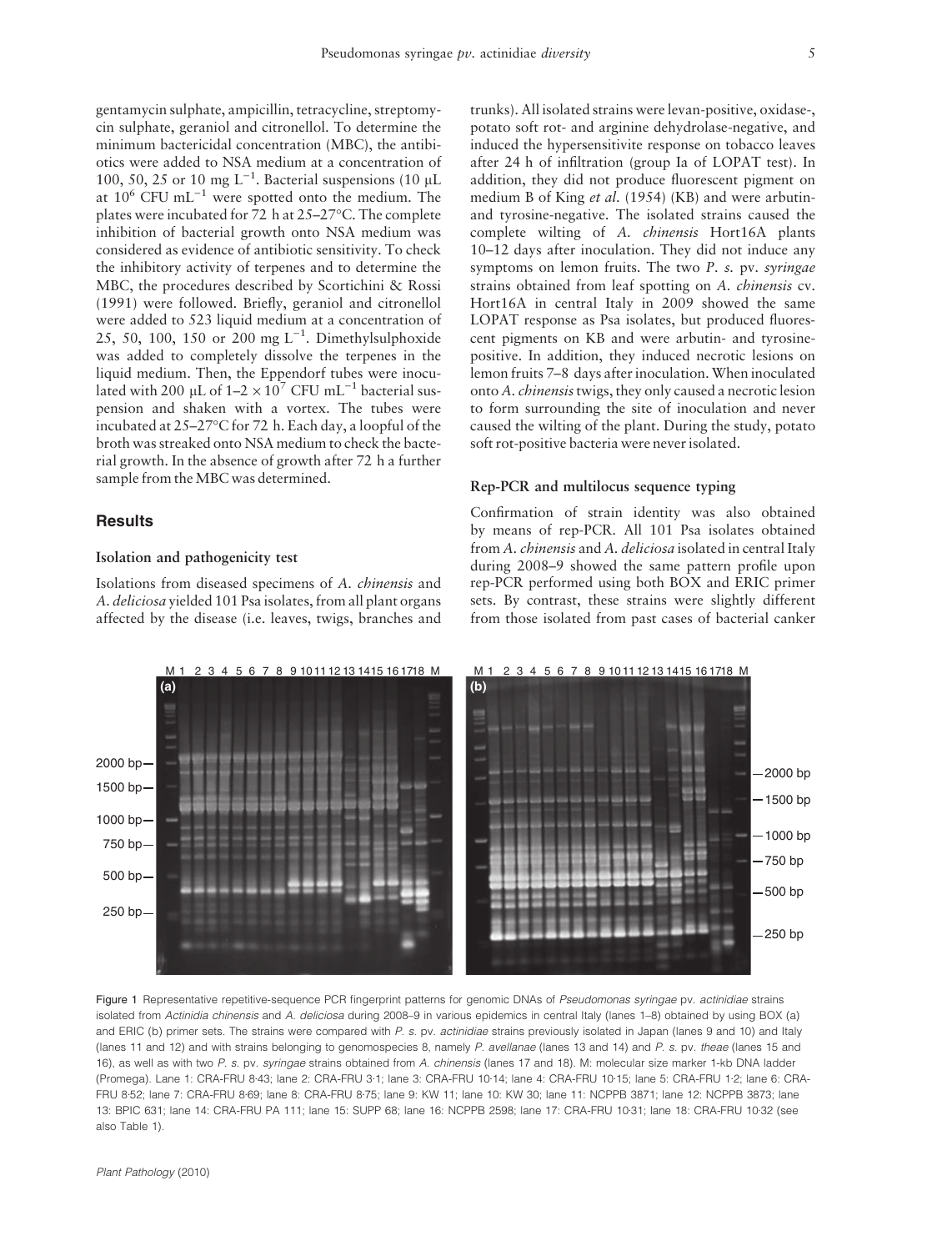occurring on A. deliciosa in Japan and Italy (Fig. 1). In particular, some differential PCR products occurred between 1000 and 1500 bp and between 250 and 500 bp with the BOX primers (Fig. 1a), and between 1000 and 1500 bp with the ERIC primers (Fig. 1b). Rep-PCR also revealed the genetic diversity of the two P. s. pv. syringae obtained from A. chinensis and the overall similarity of the other strains belonging to genomospecies 8, namely P. avellanae and P. s. pv. theae.

MLST of the four housekeeping genes revealed more variability among the P. s. pv. *actinidiae* strains than rep-PCR. The neighbour-joining dendrogram obtained from the concatenated data is shown in Fig. 2. No clear strain clustering was observed, even though the three strains isolated from A. *chinensis* cv. Jin Tao were very closely related among them. Remarkably, 22 Psa strains showed a distinct MLST sequence profile. However, it is worth noting that some other strains had matching sequences. In fact, two strains, one isolated in Latina province in 2008 (CRA-FRU 10.22) and one in Ravenna province in 2009 (4252 A.1), were a matching pair, as were some strains obtained in 2009 from A. chinensis cv. Hort16A and A. deliciosa cv. Hayward (i.e. CRA-FRU 8.57 matched CRA-FRU 8.80 and CRA-FRU 10.28 matched  $CRA$ -FRU 8.75). The two Psa strains isolated in Italy in 1992 were the same as each other, but different from the three strains isolated in Japan in 1984, as well as from those of the recent epidemics. The two P. s. pv. syringae



Figure 2 Neighbour-joining dendrogram obtained with the concatenated fragments of the four housekeeping genes of Pseudomonas syringae pv. actinidiae strains used in multilocus sequence typing analysis, namely gapA, gltA, gyrB and rpoD (see also Table 1). Two P. s. pv. syringae strains (CRA-FRU 10-31 and 10.32) were used as outgroups. Bootstrap confidence values higher than 60 are presented at each node.

strains isolated from A. chinensis were very different from all the Psa strains. All 120 MLST sequences were deposited in the NCBI database, with the following accession numbers: Psa-gapA: FN651845–FN651852 and FN652922–FN651941; Psa-gltA: FN651799–FN651806 and FN652843–FN652862; Psa-gyrB: FN651827– FN651834 and FN652883–FN652902; Psa-rpoD: FN651791–FN651798 and FN652863–FN652882; P. syringae pv.syringae: FN652914–FN652921.

### Detection of effectors and phytotoxins

The detection of 12 effector proteins revealed one remarkable difference between Psa strains obtained in Italy during 2008–9 and the other Psa strains isolated in Japan and Italy in 1984 and 1992, respectively (Table 3). The effector  $h \circ \rho A1$  was detected in the Psa strains isolated during 2008–9, but not in strains isolated from past epidemics of bacterial canker of kiwifruit in Japan and Italy (Fig. 3). The P. s. pv. syringae strains isolated from A. chinensis in 2009 did not show the presence of three effector genes, namely  $avrD1$ ,  $hopA1$  and  $hopD1$ (Fig. 3).

None of the Psa strains isolated in central Italy from A. chinensis or A. deliciosa showed the presence of genes coding for phaseolotoxin or coronatine. The positive controls P. s. pv. phaseolicola 1448A, Psa KW11 (i.e. phaseolotoxin) and P. s. pv. tomato DC3000 (i.e. coronatine) showed the presence of PCR products corresponding to such genes (Fig. 4). Similarly to KW11, Psa NCPPB 3871 and NCPPB 3873, isolated in Italy in 1992 showed the presence of genes for phaseolotoxin but not for coronatine.

#### Sensitivity to antimicrobial compounds

All copper-based compounds tested at the doses recommended by the manufacturers showed in vitro bactericidal activity by completely inhibiting the growth of all Psa strains. Among the organic compounds, only the chitinbased compounds (i.e. chitosan) inhibited the in vitro growth of all strains at 150 g  $hL^{-1}$ . The garlic and grapefruit seed extracts did not show any bactericidal effect. All the antibiotics tested inhibited the *in vitro* growth of Psa strains. The MBC was 10 mg  $L^{-1}$  for kanamycin, gentamycin sulphate, tetracycline and streptomycin sulphate, and  $25 \text{ mg } L^{-1}$  for ampicillin. The two terpenes tested also showed an in vitro inhibitory effect towards Psa, with an MBC of 50 mg  $L^{-1}$  for geraniol and 200 mg  $L^{-1}$  for citronellol.

#### **Discussion**

The genetic variability of Psa strains isolated during epidemics of bacterial canker on A. chinensis and A. deliciosa occurring in central Italy in 2008–9 was assessed by means of rep-PCR using BOX and ERIC primer sets, and MLST of four housekeeping genes, gapA, gltA, gyrB and rpoD. Rep-PCR did not reveal any differences among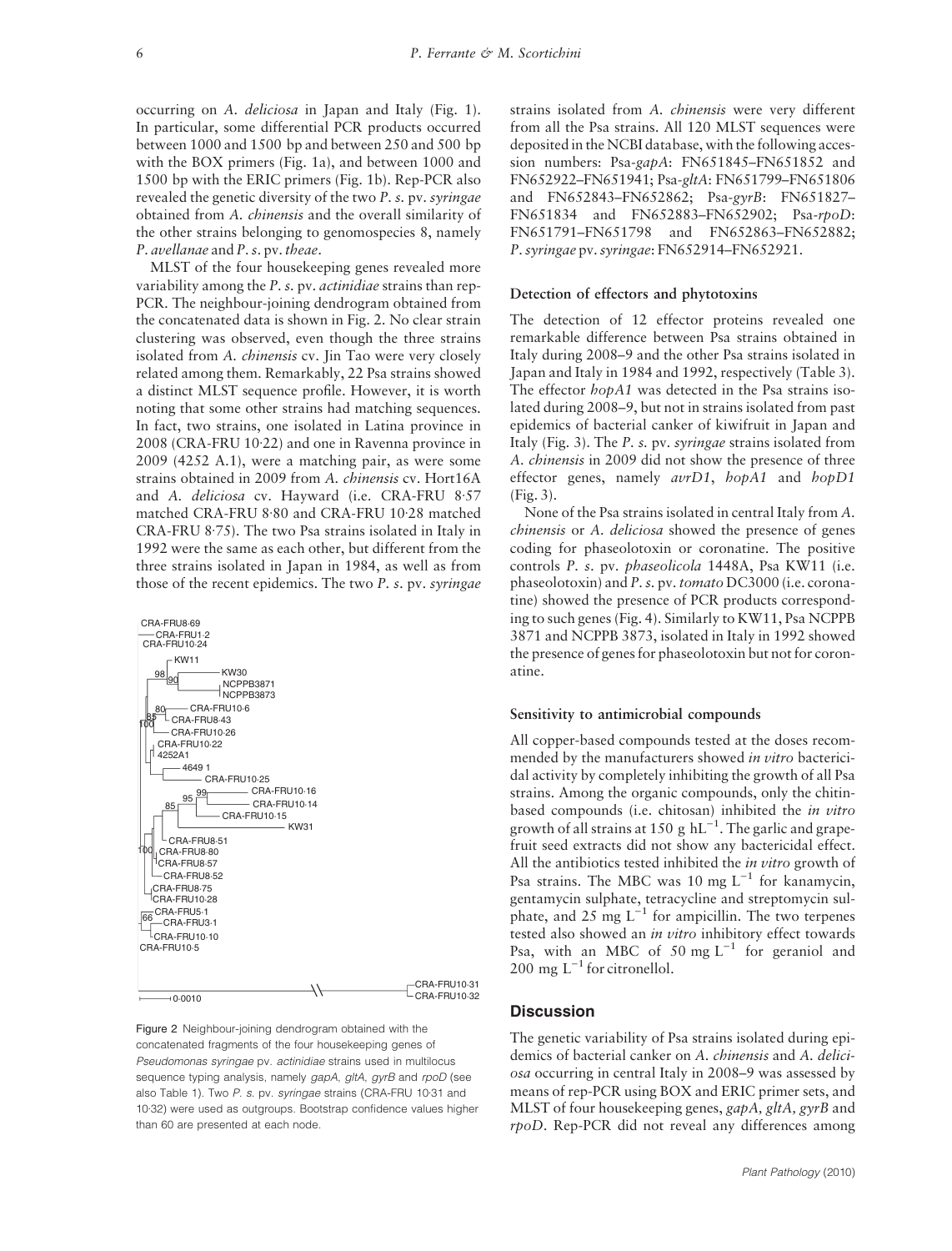Table 3 Effector genes detection in Pseudomonas syringae pv. actinidiae strains isolated from Actinidia deliciosa and A. chinensis, and Pseudomonas syringae pv. syringae strains obtained during different epidemics in central Italy

|                   | P. s.pv. actinidiae             |                                                                            |                      |
|-------------------|---------------------------------|----------------------------------------------------------------------------|----------------------|
| Effector<br>gene  | Italy 2008-2009<br>(this study) | Italy 1994<br>(Scortichini, 1994)<br>Japan 1984 (Takikawa<br>et al., 1989) | (A. chinensis, 2009) |
| avrPto1           |                                 |                                                                            |                      |
| avrD1             | $\ddot{}$                       | $^{+}$                                                                     |                      |
| avrAE1            | $+$                             | $^{+}$                                                                     | $^{+}$               |
| hopA1             | $+$                             |                                                                            |                      |
| hopB1             | $+$                             | $^{+}$                                                                     |                      |
| hopC1             |                                 |                                                                            |                      |
| hopD1             | $+$                             | $^{+}$                                                                     |                      |
| hopF <sub>2</sub> |                                 |                                                                            |                      |
| hopG1             |                                 |                                                                            |                      |
| hrpK1             | $+$                             | $^{+}$                                                                     | $^{+}$               |
| hopAF1            |                                 |                                                                            |                      |
| hopAN1            | $+$                             | $^{+}$                                                                     | $^{+}$               |



Figure 3 Representative gel for the detection of effector genes in Pseudomonas syringae pv. actinidiae strains isolated from Actinidia chinensis and A. deliciosa during 2008–9 (lane 1: CRA-FRU 8-43) and from A. deliciosa in Japan and Italy in 1984 and 1994 (lane 2: KW11). In the analysis were also included P. s. pv. syringae strains from A. chinensis isolated in 2009 (lane 3: CRA-FRU 10.31) and positive control strains, namely P. s. pv. tomato DC3000 (lane 4, effectors hopA1, hopAF1, hopB1, hopG1, hopC1 and hopD1) and P. s. pv. phaseolicola 1448A (lane 4, effector avrD1). M: molecular size marker 1-kb DNA ladder (Promega).



Figure 4 Representative gel for the detection gene fragments of phaseolotoxin in Pseudomonas syringae pv. actinidiae strains isolated from Actinidia chinensis and A. deliciosa in Italy during 2008-9 (lane 1: CRA-FRU 8.43; lane 2: 8.69), from A. deliciosa in Japan in 1984 (lane 3: KW 11) and Italy in 1994 (lane 4: NCPPB 3871) as well as from the positive control P. s. pv. phaseolicola 1448A (lane 5). Note that the P. s. pv. actinidiae strains isolated in central Italy during 2008–9 did not show the presence of such gene fragments. M: molecular size marker 1-kb DNA ladder (Promega).

these strains even though they could be clearly discriminated from Psa strains previously isolated from A. deliciosa in Japan and Italy, as well as from two P. s. pv. syringae strains isolated from leaf spotting occurring on A. deliciosa in 2009. This confirmed once more the overall similarity of the phytopathogens belonging to the genomospecies 8 sensu Gardan et al. (1999), namely Psa, P. avellanae and P. s. pv. theae.

MLST revealed a higher genetic variability within the Psa strains than rep-PCR, even though the overall similarity among the strains was still high. In MLST analysis, the Psa strains previously isolated from A. deliciosa in Japan and Italy gave different results from those obtained recently in central Italy. Interestingly, some Psa strains obtained in different years from different areas of A. chinensis cultivation (i.e. central and northern Italy) or isolated from different Actinidia species, were identical in the total length of the four gene fragments analysed.

When all results obtained by means of rep-PCR and MLST are assessed it is clear that (i) the epidemics occurring in central Italy on A. chinensis and A. deliciosa during 2008–9 were caused by a different population of Psa than those previously found in Japan (Takikawa et al., 1989) and Italy (Scortichini, 1994), (ii) strains of this new population can cross-infect either the A. chinensis cvs Hort16A, Jin Tao and CK3 or A. deliciosa cv. Hayward, (iii) such a population is currently present in central Italy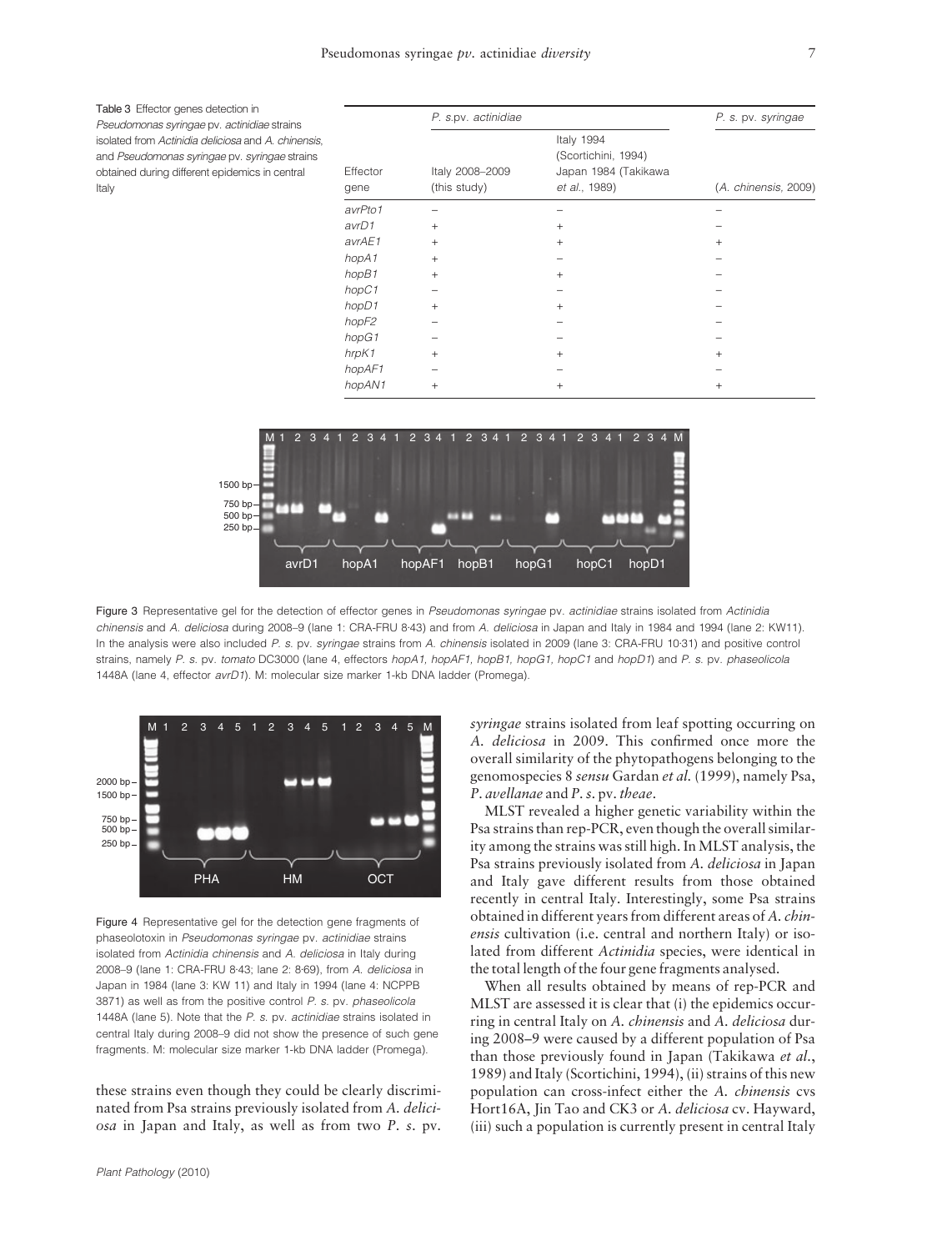(Latina province) and in at least one site of northern Italy (Ravenna province), and (iv) the two P. s. pv. syringae strains isolated from A. *chinensis* gave quite different results from Psa in the tests performed herein.

The diversity of the Psa population currently causing severe damage to A. chinensis and A. deliciosa was confirmed by the detection of genes coding for phaseolotoxin, coronatine and effector proteins. In fact, none of the strains isolated in Italy during 2008–9 possessed gene fragments of the argK-tox cluster coding for the phaseolotoxin. By contrast, such gene fragments were present in the strains previously isolated in Japan and Italy (Takikawa et al., 1989; Scortichini, 1994). In addition, the strains recently isolated in Italy did not show the presence of the gene coding for coronatine, as was found for the strains isolated in South Korea from A. deliciosa (Han et al., 2003a). These findings would apparently indicate that the epidemics recently observed in Italy on A. chinensis and on A. deliciosa were caused by a population of the pathogen apparently also different from that previously found in South Korea (Koh et al., 1994).

This study also ascertained that one effector gene, namely hopA1, is present in all Psa strains recently causing epidemics in central Italy to both A. chinensis and A. deliciosa, but absent from the strains previously isolated Japan and in Italy (Takikawa et al., 1989; Scortichini, 1994). However, the effector pattern for the other 11 proteins was identical in all these strains. The two strains of P. s. pv. syringae obtained from A. chinensis matched only three of the effector genes present in P.s. pv actinidae.

It cannot be established with certainty from which inoculum source the recent epidemics of bacterial canker on A. chinensis originated. The possibility that the inoculum infecting the A. deliciosa plants in 1992 (Scortichini, 1994) remained in the area and infected A. chinensis is not supported by the molecular typing of the recently isolated strains. Alternatively, this pathogen could have been introduced via apparently healthy propagative plant material, but clear evidence supporting this hypothesis is currently lacking. From the surveys performed, it seems that the epidemics started after frosts occurring in many areas of A. chinensis cultivation in November 2007 and February 2008. Subsequently, the exudates oozing out of the branches and trunks could have been displaced by the rain and wind frequently occurring during spring. Moreover, hail storm events would also have contributed to induce wounds along the branches and the trunk. These factors could explain the spread of the disease over a large area.

This study also revealed that, so far, all the Psa strains collected in Italy during the epidemics of 2008–9 are not resistant to copper-based or antibiotic compounds. In fact, in vitro tests clearly showed that all the strains were completely inhibited by such substances. It is, however, worth remembering that this pathogen can acquire resistance to both copper and streptomycin, as previously demonstrated in Japan and South Korea (Goto et al., 1994; Han et al., 2003b). Furthermore, the present study found that Psa is also sensitive to two terpenes, geraniol and citronellol, with MBCs of 50 and 200 mg  $L^{-1}$ , respectively. These natural compounds were previously found to inhibit the in vitro growth of Erwinia amylovora, another destructive bacterial plant pathogen (Scortichini & Rossi, 1991).

Interestingly, it was also found that an organic compound, chitosan, obtained from the shell of shrimps and other sea crustaceans, supplemented with  $0.05\%$  boron and  $0.05\%$  zinc, behaved like the copper-based compounds in vitro by inhibiting the growth of the bacterium. Chitosan is a linear polysaccharide composed of randomly distributed b-(1-4)-linked D-glucosamine and N-acetyl-D-glucosamine, and is commonly used as a plant growth enhancer. It is known that chitosan can control fungal infections (Linden et al., 2000). This is apparently the first report of the *in vitro* effectiveness of chitosan towards a plant pathogenic bacterium. Field experiments using chitosan are under way to evaluate the possibility of effectively limiting the spread of bacterial canker on Actinidia spp. in central Italy.

### Acknowledgements

The authors wish to thank Dr Yuichi Takikawa (Shizuoka University, Japan) for providing P. s. pv. actinidiae and P. s. pv. theae strains isolated in Japan. This work was partly financed by Regione Lazio.

## **References**

- Bereswill S, Bugert P, Völksch B, Ullrich M, Bender CL, Geider K, 1994. Identification and relatedness of coronatine-producing Pseudomonas syringae pathovars by PCR analysis and sequence determination of the amplification products. Applied and Environmental Microbiology 60, 2924–30.
- Ferrante P, Scortichini M, 2009. Identification of Pseudomonas syringae pv. actinidiae as causal agent of bacterial canker of yellow kiwifruit (Actinidia chinensis Planchon) in central Italy. Journal of Phytopathology 157, 768–70.
- Ferrante P, Clarke CR, Cavanaugh CA, Michelmore RW, Buonaurio R, Vinatzer B, 2009. Contributions of the effector gene hopQ1-1 to differences in host range between Pseudomonas syringae pv. phaseolicola and P. syringae pv. tabaci. Molecular Plant Pathology 10, 837–42.
- Gardan L, Shafik H, Belouin S, Brosch R, Grimont F, Grimont PAD, 1999. DNA relatedness among the pathovars of Pseudomonas syringae and description of Pseudomonas tremae sp. nov. and Pseudomonas cannabina sp. nov. (ex Sutic and Dowson 1959). International Journal of Systematic Bacteriology 49, 469–78.
- Goto M, Hikota T, Nakajima M, Takikawa Y, Tsuyumu S, 1994. Occurrence and properties of copper-resistance in plant pathogenic bacteria. Annals of the Phytopathological Society of Japan 60, 147–53.
- Han HS, Koh YJ, Hur J-S, Jung JS, 2003a. Identification and characterization of coronatine-producing Pseudomonas syringae pv. actinidiae. Journal of Microbiology and Biotechnology 13, 110–8.